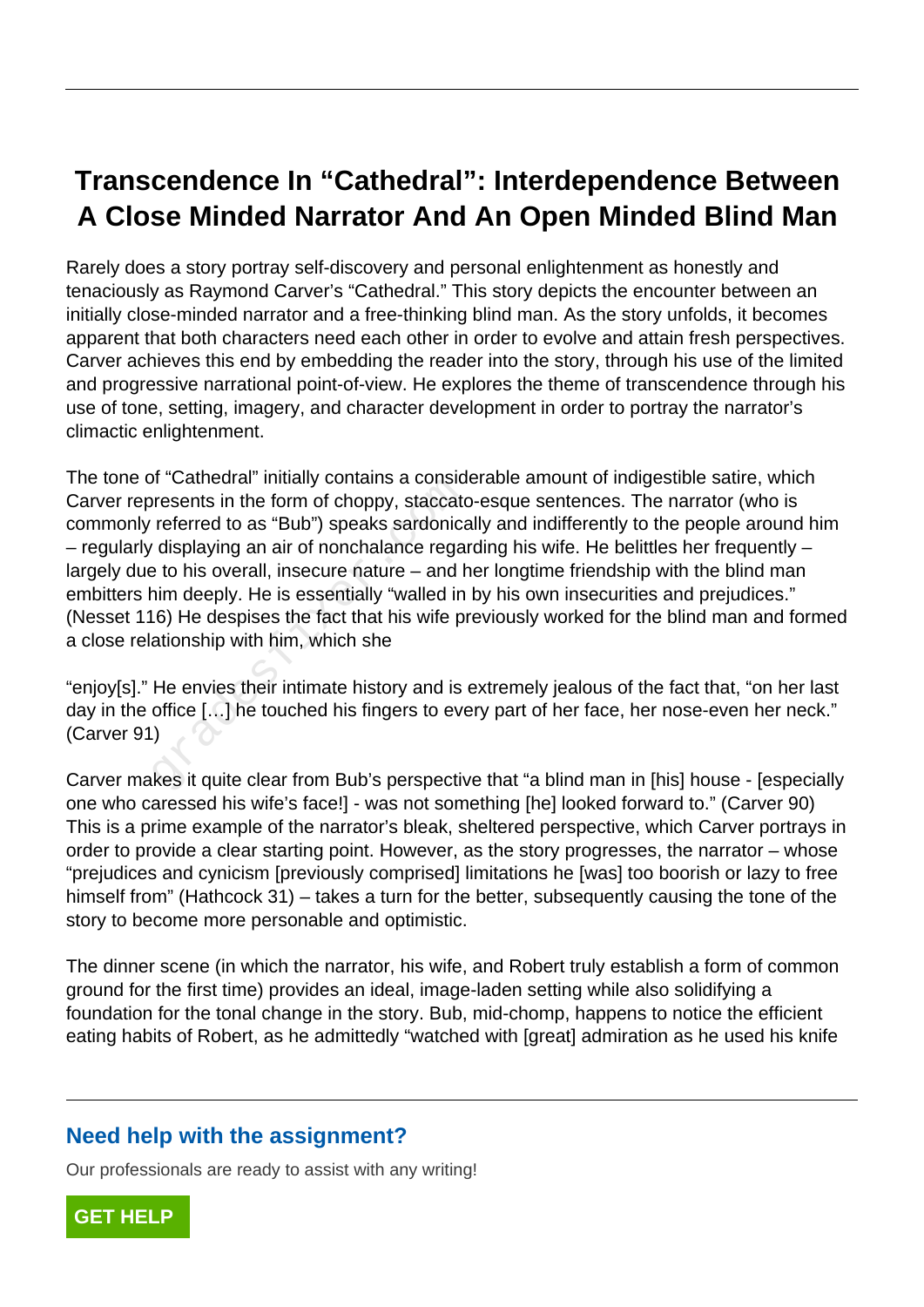and fork." (Carver 95) It is the first compliment the narrator offers Robert; obviously he is astounded by the fact that a blind man might be so adept with his kitchen utensils.

Following the meal, the three characters find themselves sharing some pot in the living room, and the narrator, once again, pays Robert a compliment. He is greatly impressed by Robert as he "inhaled, held the smoke, and […] let it go." (Carver 97) Watching Robert smoke his first joint, Bub states, "It was like he had been doing it since he was nine years old." (Carver 97) Carver uses this imagery and tonality to emphasize the shift that is taking place within the narrator. Bub is beginning to apprehend the falsity of his preconceived ideas about Robert, and is now acknowledging there is something undoubtedly special about the blind man. This, in turn, causes a shift in the reader as well, due to the fact that the narrator has not displayed any type of compassion – toward anyone – thus far.

Carver then takes this initial "spark" of the narrator's transcendence and magnifies it considerably. Shortly after the pot smoking, the narrator's wife passes out, causing Robert and Bub to be alone for the first time. When Robert decides to stay up a little longer for a friendly chit-chat, the narrator admits – in reference to the once "bothersome" blind man's presence – that he is "glad for the company." (Carver 97) Utterly perplexed by his own words, Bub ponders his newfound appreciation for Robert's company as if he had never experienced anything like it before. At this point, Carver suggests that an even deeper shift is taking place within the narrator – foreshadowing the climax of the story.

The focal point of transcendence in "Cathedral" begins with the men stoned and gathered around the television. A historical program about cathedrals is on, and Bub and Robert begin to discuss the events taking place on the screen. When asked by the narrator, Robert states that he knows little about cathedrals, with the exception of a few basic facts; he is obviously limited in his knowledge due to his blindness. The narrator then tries to explain the magnificence of one to Robert but becomes temporarily dumbfounded as his words fail him. He is extremely limited in his description of the televised cathedrals, and admits "[they don't] mean anything special to [him]." (Carver 99). After all, Bub is not a religious man and doesn't really believe "in anything." (Carver 99) This displeases Robert somewhat; he clears his throat and asks Bub to get some pen and paper so that the two of them may attempt to draw a cathedral. Beginning the illustration, Robert holds onto the narrator's hand as he "drew a box that looked like a house [which] could have been the house [he] lived in." (Carver 100) Robert repeatedly states, "Draw. You'll see. You'll see. Draw." (Carver 100) Then, a remarkable change, occurs as the narrator realizes he isn't as limited as he once thought. He continues to draw the cathedral in great detail – adding windows, arches, doors, and, most importantly, people – as Robert's encouragement grows. With Bub's eyes closed, the final, climactic shift occurs: Bub reveals that "It was like nothing else in my life up to now." (Carver 100). He achieves freedom, finally does not "feel like [he is] inside anything." (Carver 101). Carver then underlines the narrator's alone for the first time. When Robert defined the narrator admits – in reference to the glad for the company." (Carver 97) Uttind appreciation for Robert's company this point, Carver suggests that an evertices for the stor

## **Need help with the assignment?**

Our professionals are ready to assist with any writing!

**[GET HELP](https://my.gradesfixer.com/order?utm_campaign=pdf_sample)**